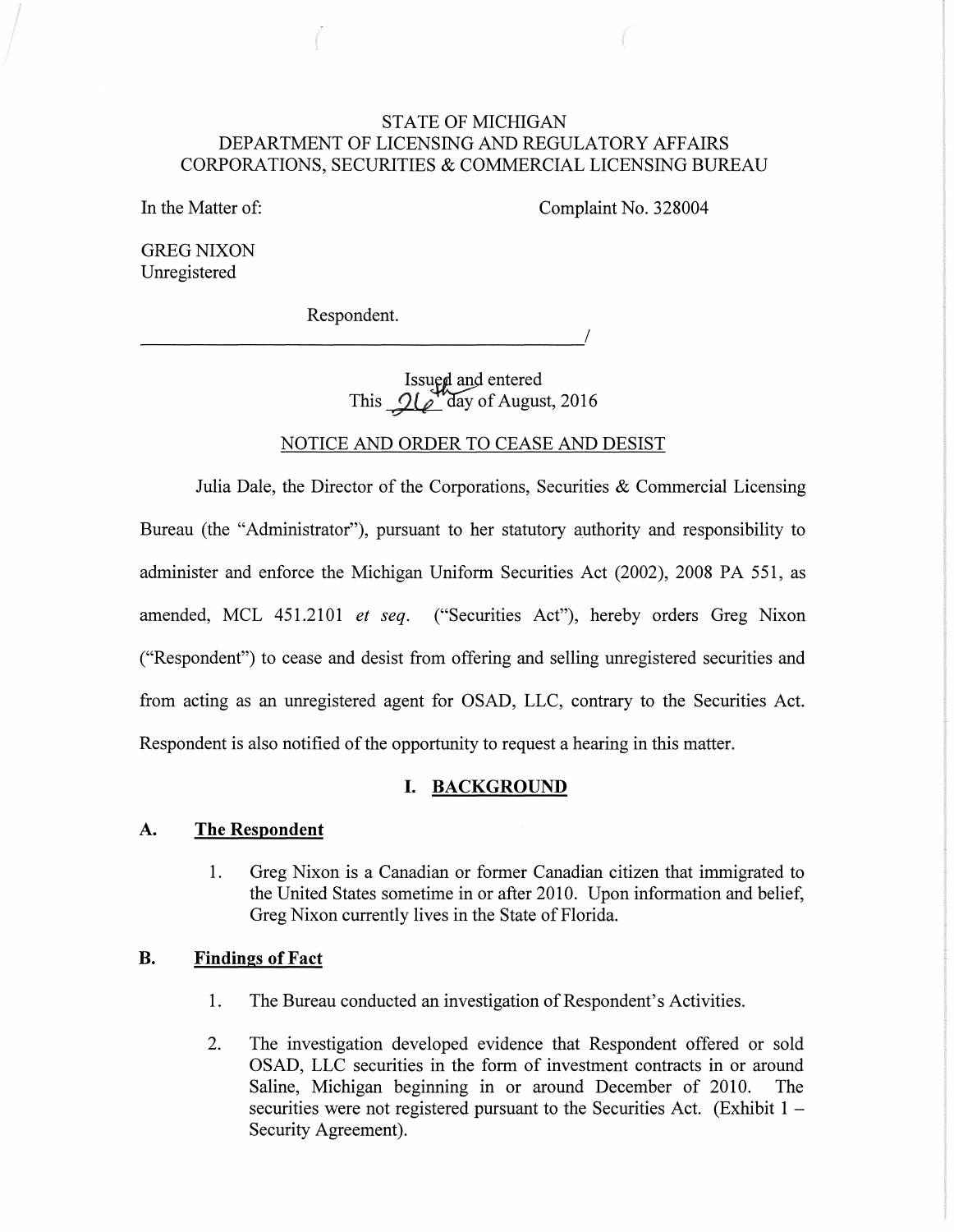- 3. The investigation developed evidence that OSAD, LLC employed or associated with Greg Nixon in the offer and sale of OSAD, LLC membership interests. (See Exhibit 1, Security Agreement; Exhibit 2, Notice & Order to Cease and Desist to OSAD, LLC, CN 328003).
- 4. Respondent is not registered or exempt from registration as an agent pursuant to the Securities Act in Michigan.

# II. RELEVANT STATUTORY PROVISIONS

1. Section 301 of the Securities Act, MCL 451.2301, states:

A person shall not offer or sell a security in this state unless 1 or more of the following are met:

- (a) The security is a federal covered security.
- (b) The security, transaction, or offer is exempted from registration under section 201 to 203.
- (c) The security is registered under this act.
- 2. Section 402(1) of the Securities Act, MCL 451.2402(1), states:

An individual shall not transact business in this state as an agent unless the individual is registered under this act as an agent or is exempt from registration as an agent under subsection (2).

3. Section  $503(1)$  of the Securities Act, MCL  $451.2503(1)$ , states:

In a civil action or administrative proceeding under this act, a person claiming an exemption, exception, preemption, or exclusion has the burden to prove the applicability of the exemption, exception, preemption, or exclusion.

# III. CONCLUSIONS OF LAW

- 1. Respondent Greg Nixon offered or sold OSAD, LLC securities in the State of Michigan which were not federally covered, exempt from registration, or registered, in violation of section 301 of the Securities Act, MCL 451.2301.  $(Exhibit 1).$
- 2. Respondent Greg Nixon acted as an agent for OSAD, LLC in the offer and sale of securities without the benefit of registration or a properly-claimed exemption, in violation of section 402(1) of the Securities Act, MCL 451.2402(1 ).

Notice & Order to Cease & Desist Greg Nixon (CN 328004)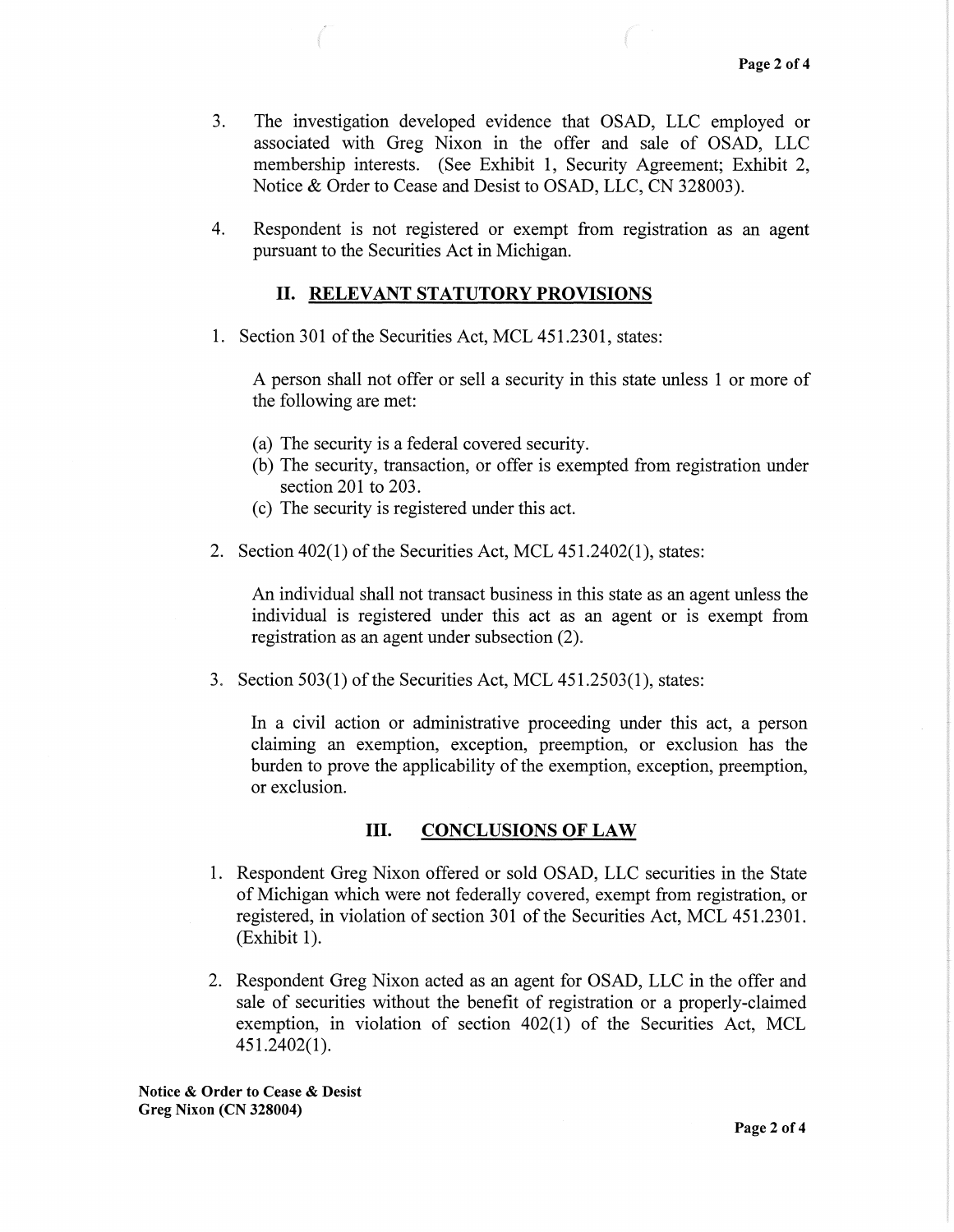### IV. ORDER

IT IS THEREFORE ORDERED, pursuant to section 604 of the Securities Act, MCL 451.2604, that:

- A. Respondent shall immediately CEASE AND DESIST from offering and selling unregistered securities and from acting as an unregistered agent, contrary to the Securities Act.
- B. Pursuant to section 604(2) of the Securities Act, this Notice and Order to Cease and Desist is IMMEDIATELY EFFECTIVE.
- C. In her Final Order, the Administrator, under section 604(4) of the Securities Act, MCL 451.2604(4), intends to impose a civil fine of \$20,000.00 against Respondent.
- D. Pursuant to section 508 of the Securities Act, MCL 451.2508, a person that willfully violates the Securities Act, or an order issued under the Securities Act, is guilty of a felony punishable by imprisonment for not more than 10 years or a fine of not more than \$500,000.00 for each violation, or both. An individual convicted of violating a rule or order under this act may be fined, but shall not be imprisoned, if the individual did not have knowledge of the rule or order.

# V. NOTICE OF OPPORTUNITY FOR HEARING

Section 604 of the Securities Act, MCL 451.2604, provides that Respondent has 30 days beginning with the first day after the date of service of this Notice and Order to Cease and Desist to submit a written request to the Administrator asking that this matter be scheduled for a hearing. If the Administrator receives a written request in a timely manner, the Administrator shall schedule a hearing within 15 days after receipt of the request. The written request for a hearing must be addressed to:

> Corporations, Securities & Commercial Licensing Bureau Regulatory Compliance Division P.O. Box 30018 Lansing, MI 48909

# VI. ORDER FINAL ABSENT HEARING REQUEST

A. Under section 604 of the Securities Act, MCL 451.2604, the Respondent's failure to submit a written request for a hearing to the Administrator within 30 days after the service date of this NOTICE AND ORDER TO CEASE AND DESIST shall result in this order becoming a FINAL ORDER by operation of law. The FINAL ORDER includes the imposition of the fines cited described in section IV.C., and the

Notice & Order to Cease & Desist Greg Nixon (CN 328004)